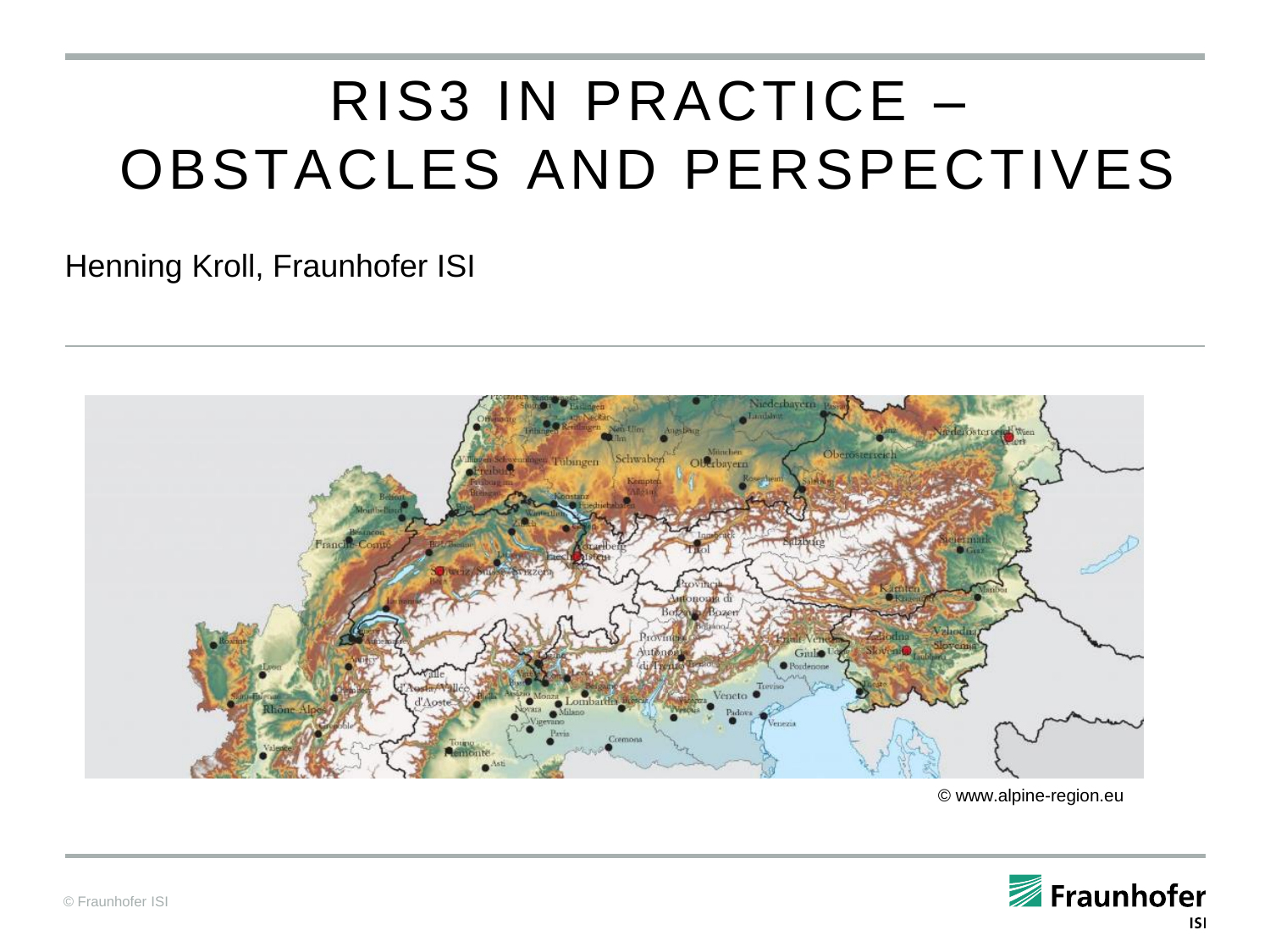### I. From Agendas to Results



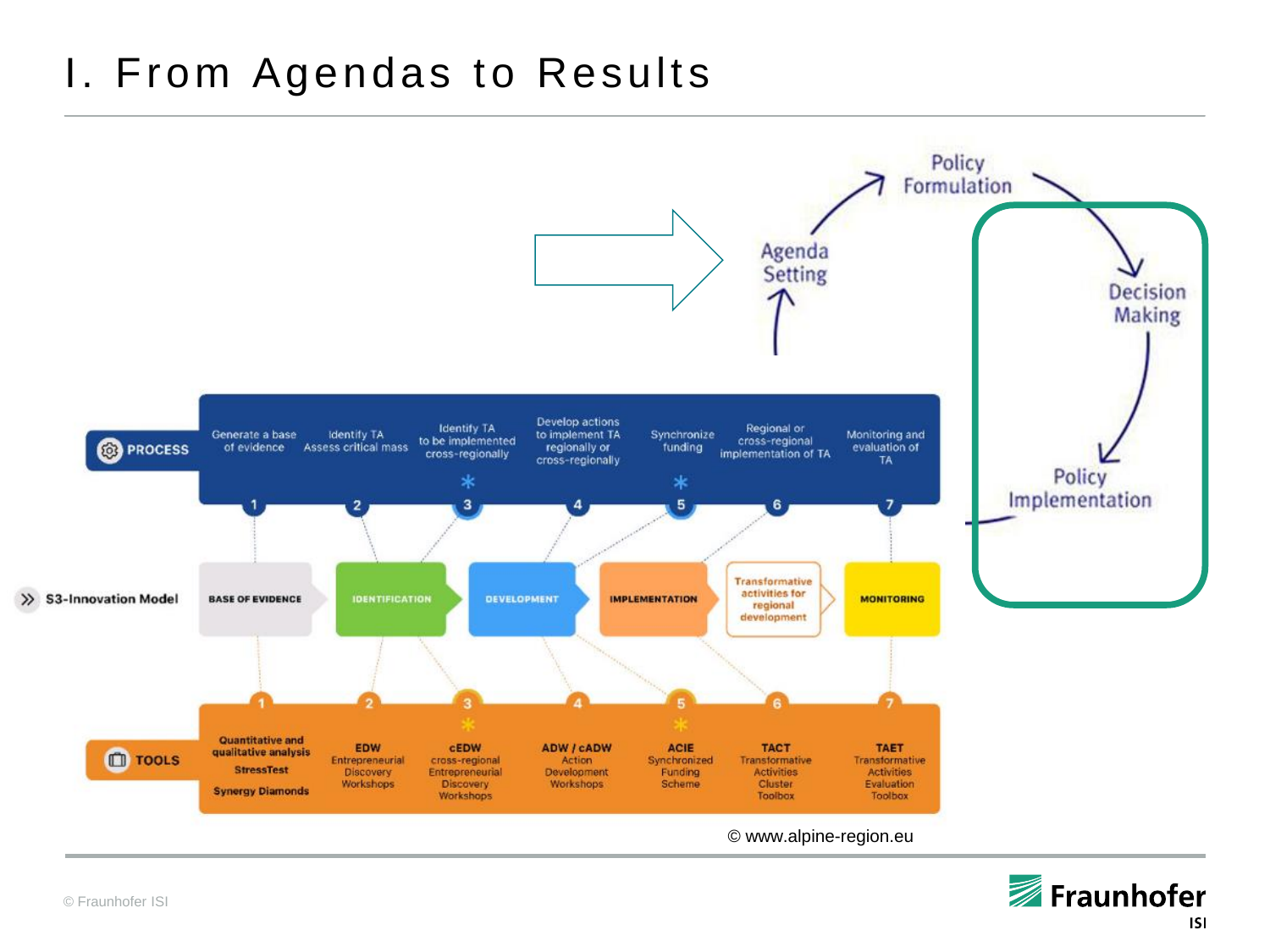# I. From Agendas to Results

- standard assumption: if it doesn't work it's
	- corruption (Rodriguez-Posé et al., 2014)
	- institutional inadequacy (Kroll, 2015)
	- lack of political interest (Kroll, 2017)

#### **yet, this is not all**

- implementation is a living process depending on people **=> gradual translation** (not implementation) **of political decisions** (Iaccobucci, 2014; Kroll, 2019)
- different **logics of negotiations** at different levels;
- at different levels, **different games are played by different rules,**
- at different levels, different **formats of negotiation** are common

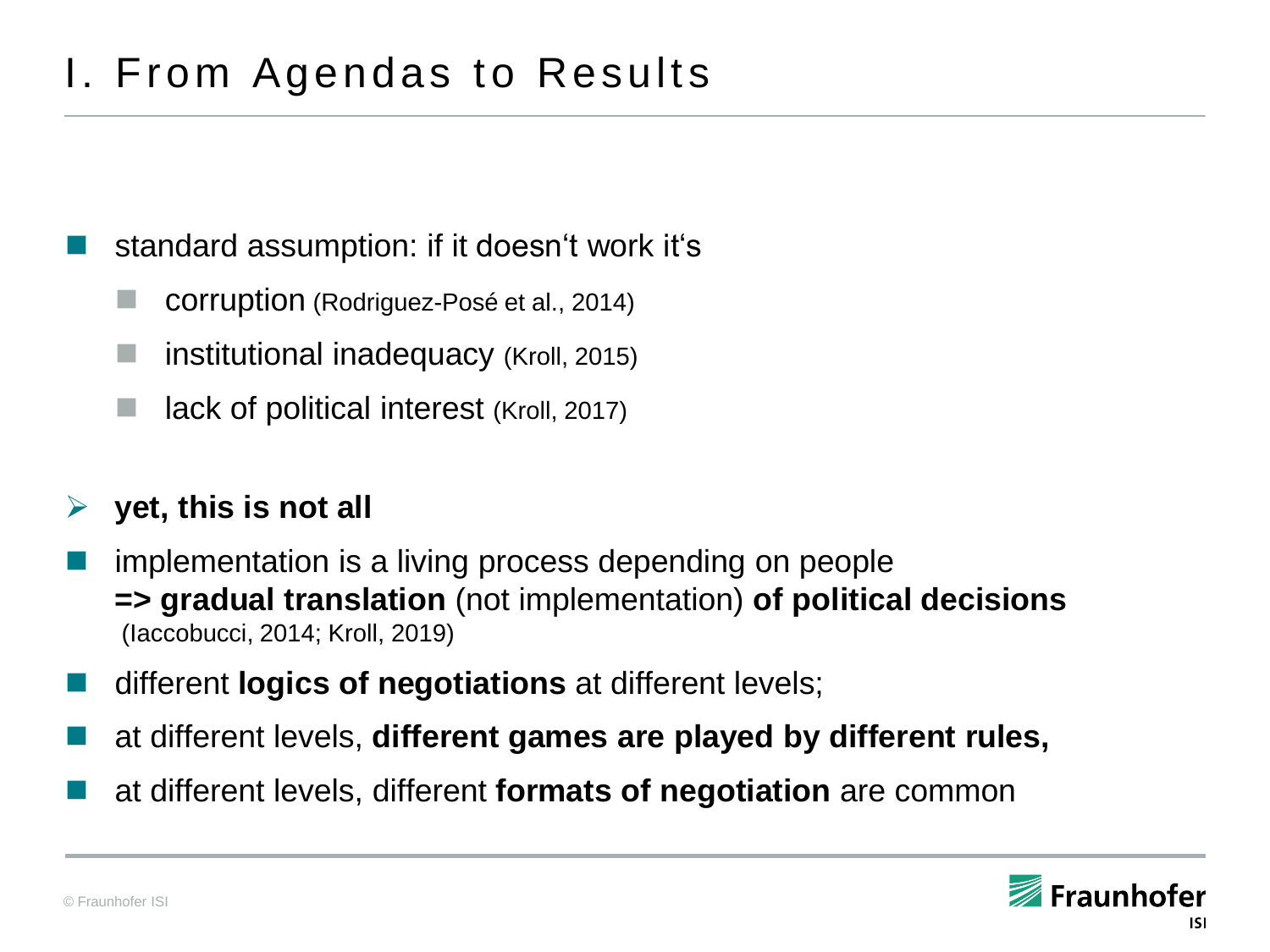### Interactive and actor driven translation



© Kroll, 2019, adapted

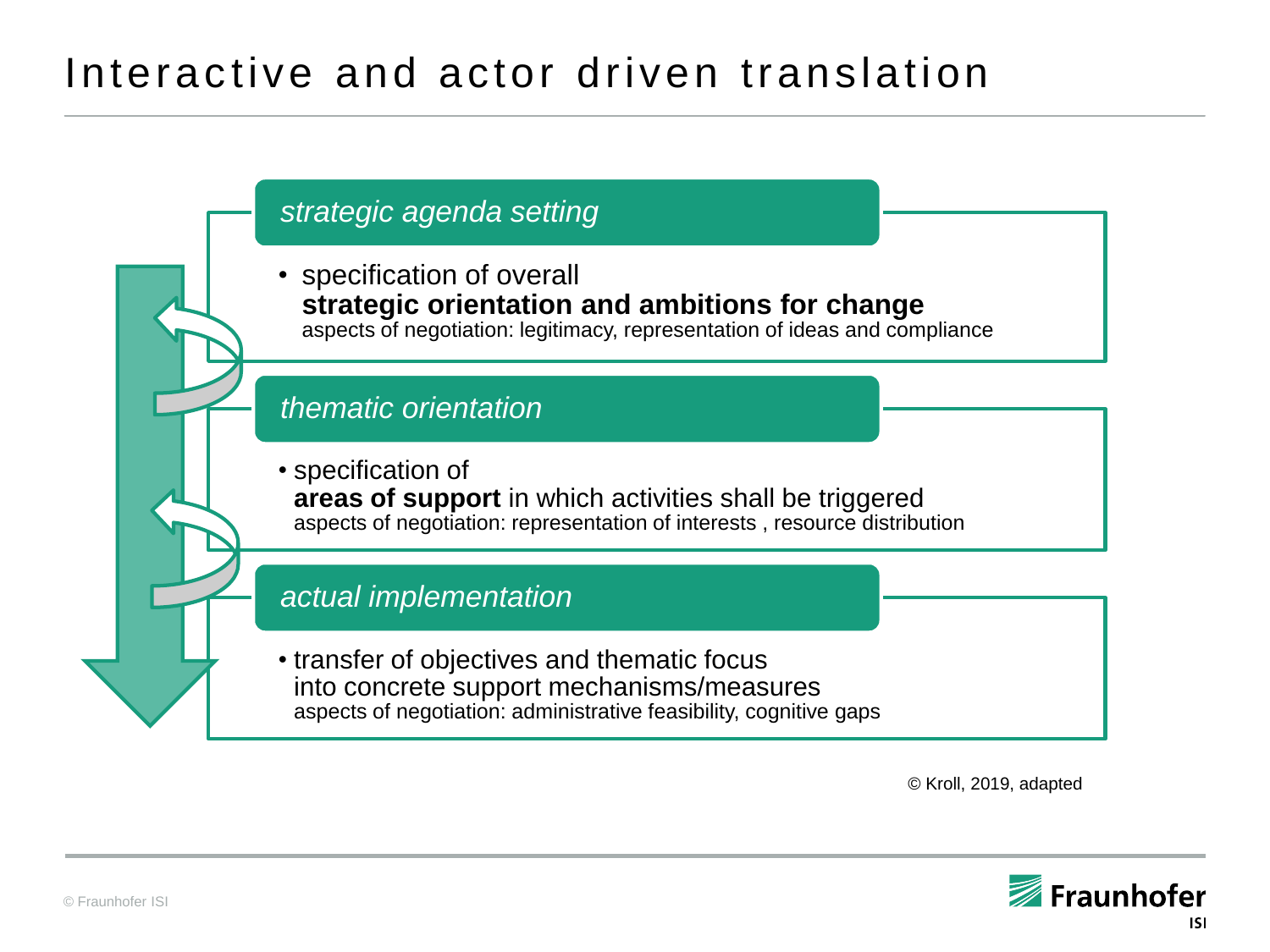#### in practice, both the **process itself and its results are often deficient**

- consistency: is the content at different levels free of contradictions
- coherence: do subsequent decisions follow from preceding ones
- not only (even if commonly also) due to "human issues" in politics
	- **functional challenges resulting from arena of negotiation** (contest for best ideas, competition for resources, conflicts of remit...)
- the translation of (initially vague) narratives into practice is characterised by piecemeal solutions, capture and 'policy patching'
	- partially this is based on **path dependencies**
	- partially it is based on **translation failure**

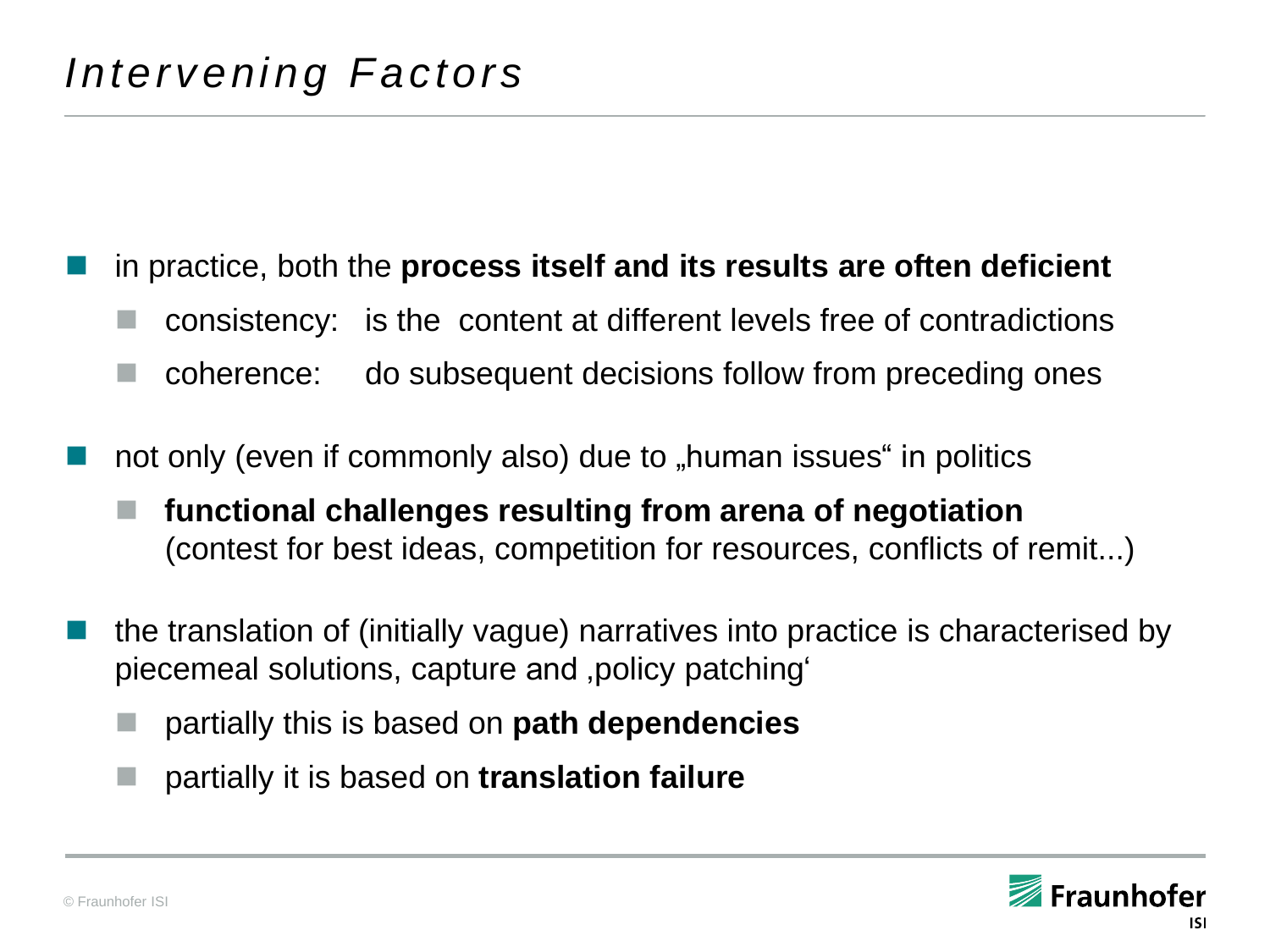# PATH DEPENDENCIES



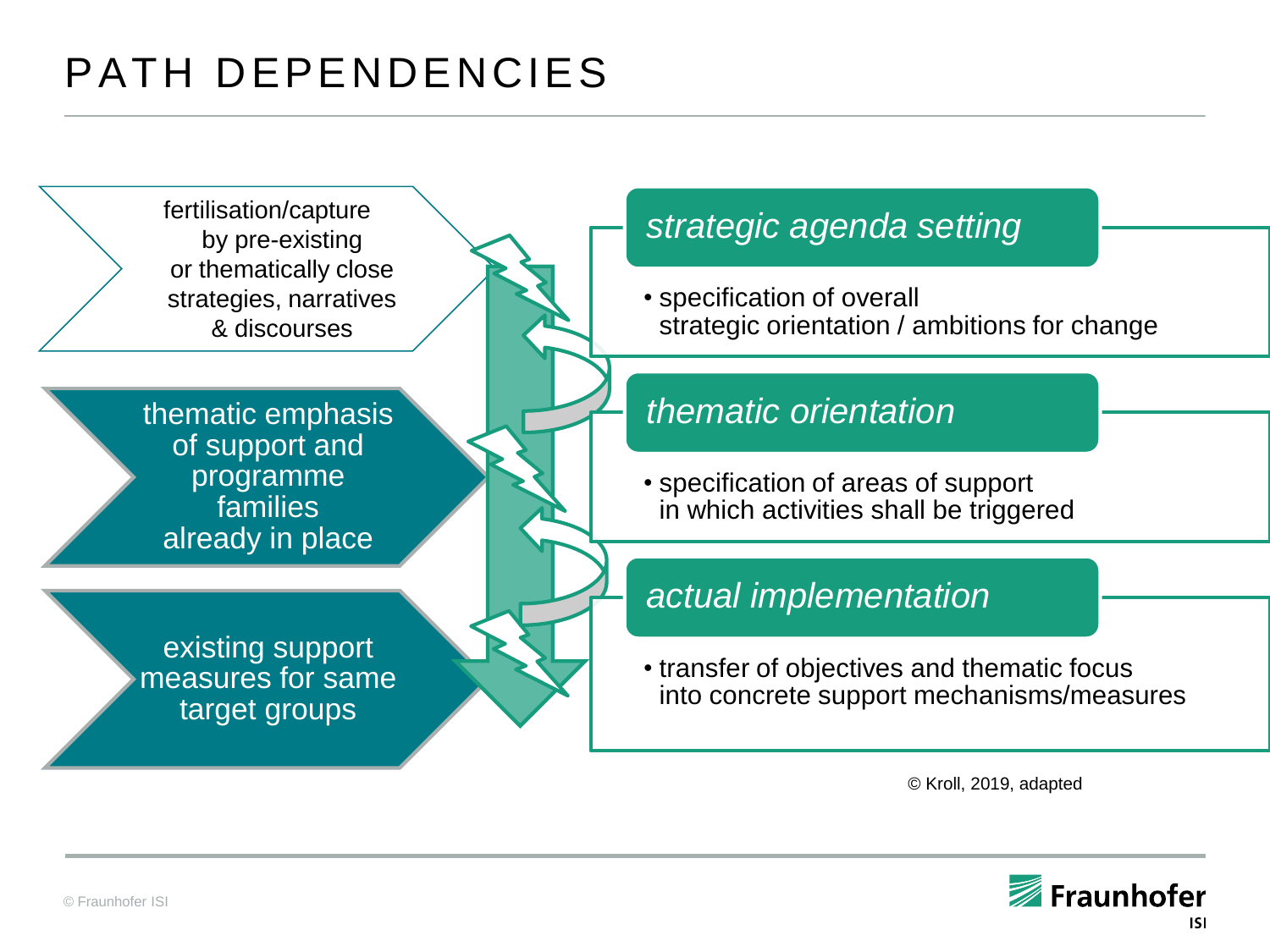# TRANSLATION FAILURES



© Kroll, 2019, adapted

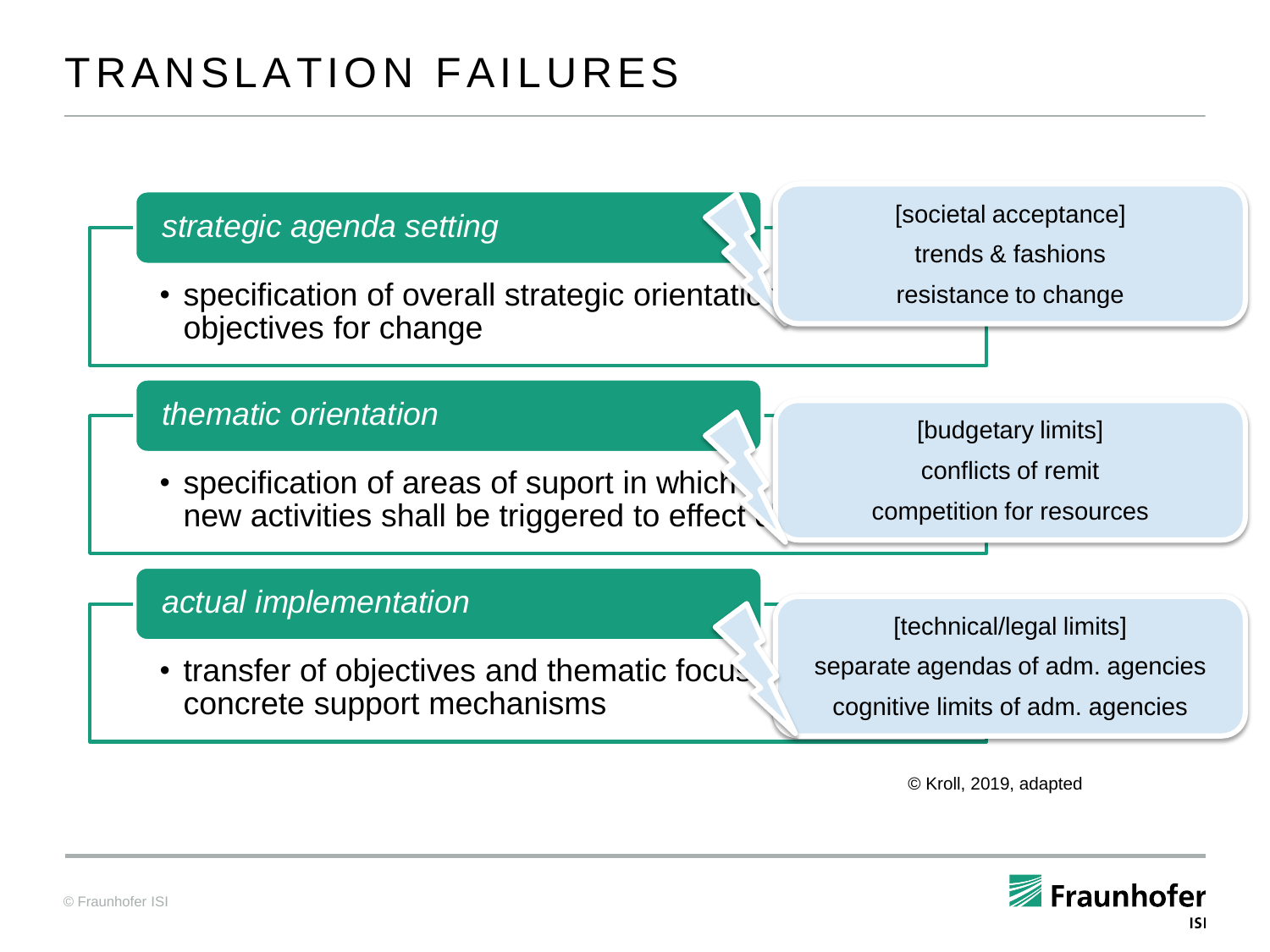# I. From Agendas to Results: Status Quo



<sup>©</sup> Kroll, 2019, adapted

- consistency (i.e. **the question whether my strategy looks nice**) next to exclusively depends on administrative capacity
- coherence (i.e. **the question whether things actually fit together**) also depends on many real world factors (>>> EDP)
	- degree of economic development
	- $\Box$  openness of business towards policy
	- degree of development of Triple-Helix

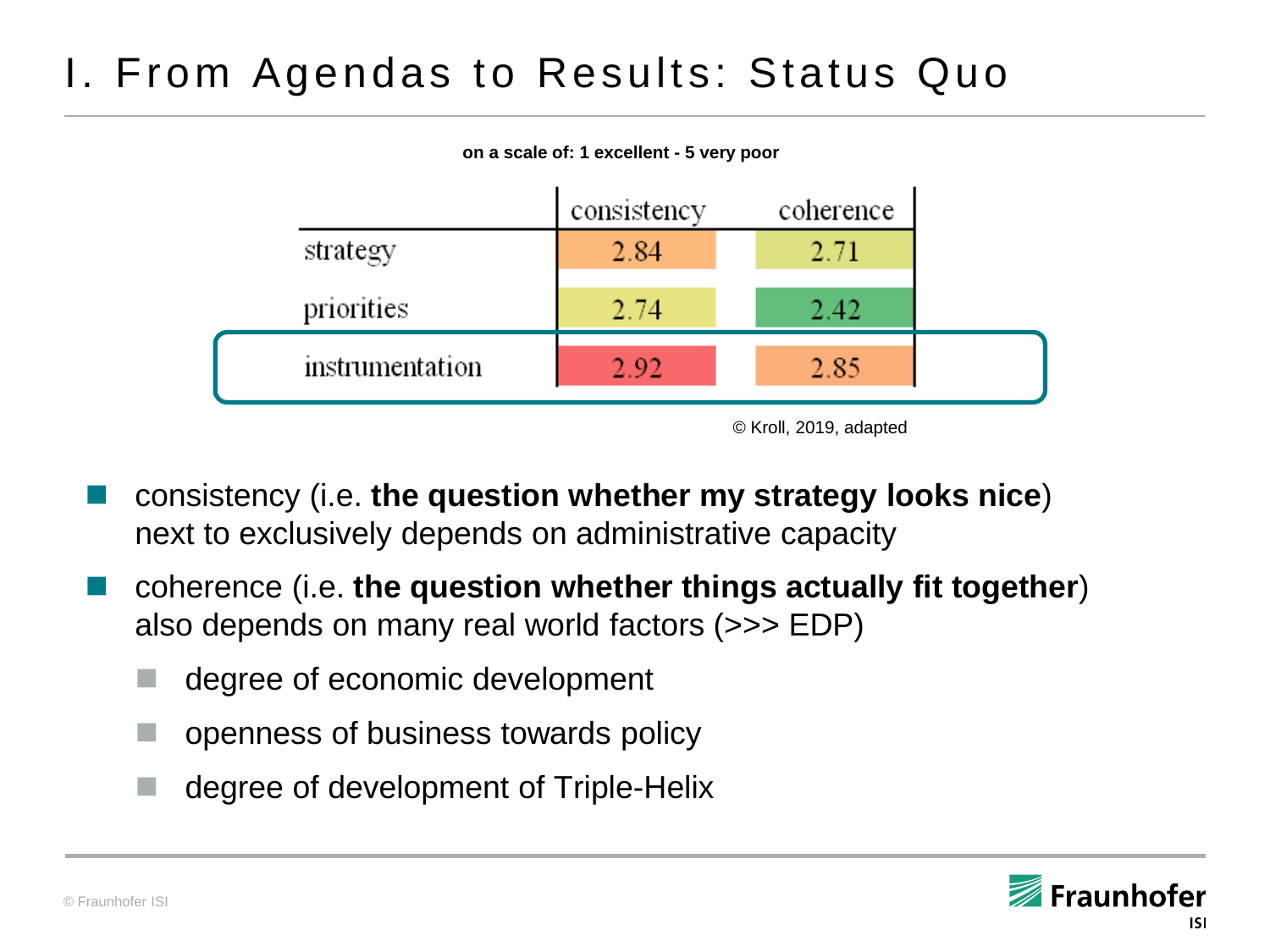# II. What type of agendas?

Should focus on "Transformative Activities" having the potential to significantly transform existing industries. "providing huge potential for regions to develop and ultimately to create jobs in innovative new fields with high growth potential."



Figure 5: Main ambition of entrepreneurial discovery processes

Source: Own Analysis

Figure 6: Main orientation of entrepreneurial discovery processes



Source: Own Analysis

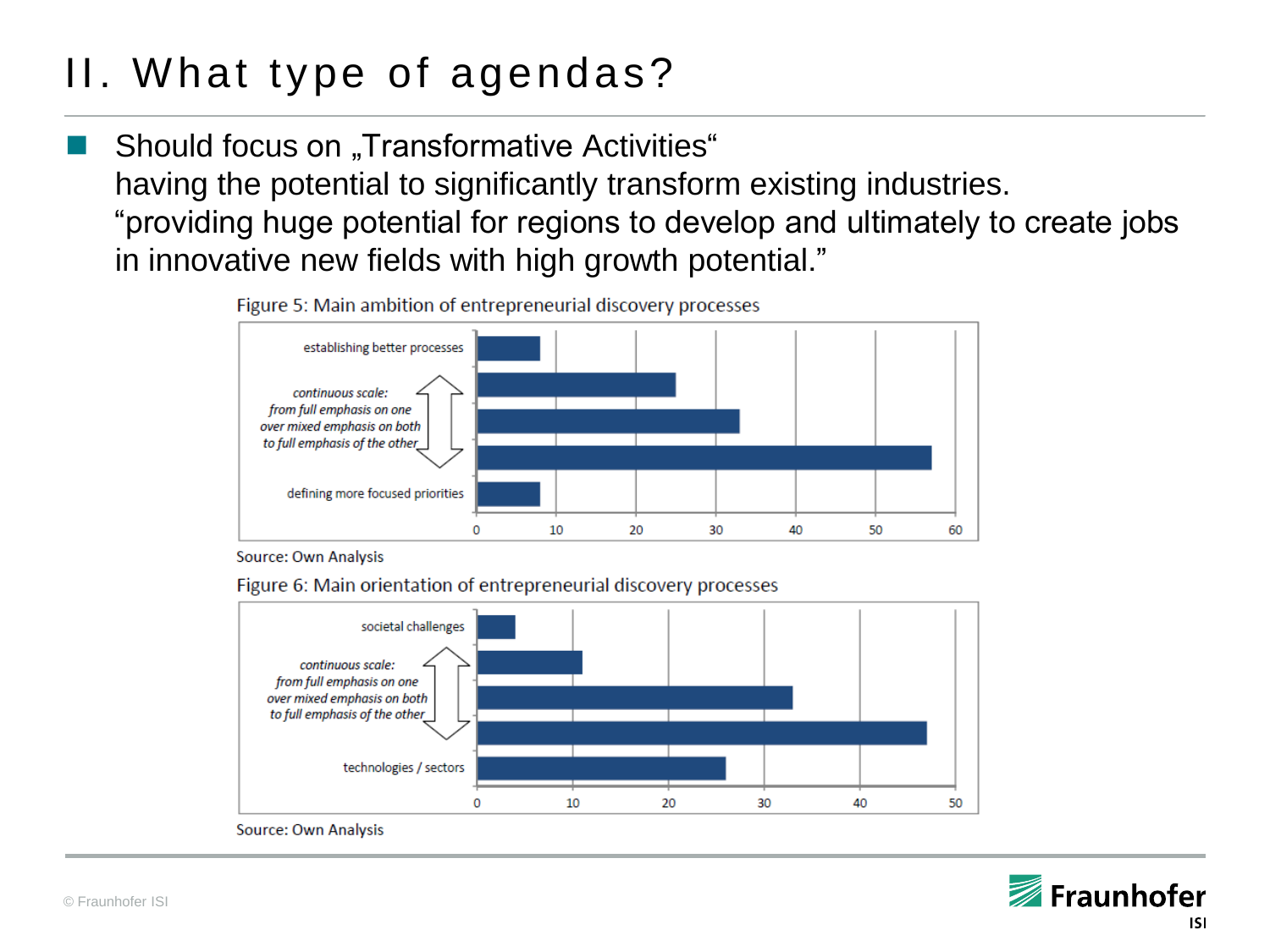- Focus in the 2010-15 strategy round was mostly on **priorities** and often on **technological priorities**
- Hence, most strategic frameworks are actually not very strategic... (by policy makers own concession)

| coherence       | strategy | priorities | instrumentation |  |
|-----------------|----------|------------|-----------------|--|
| Central Europe  | 2.45     | 2.00       | 2.27            |  |
| Southern Europe | 2.78     | 2.43       | 2.92            |  |
| coherence       | strategy | priorities | instrumentation |  |
| leading         | 2.31     | 2.04       | 2.44            |  |
| upper mid-range | 2.76     | 2.32       | 2.74            |  |
| lower mid-range | 2.93     | 2.63       | 3.17            |  |
| lagging         | 2.79     | 2.75       | 3.13            |  |
|                 |          |            |                 |  |

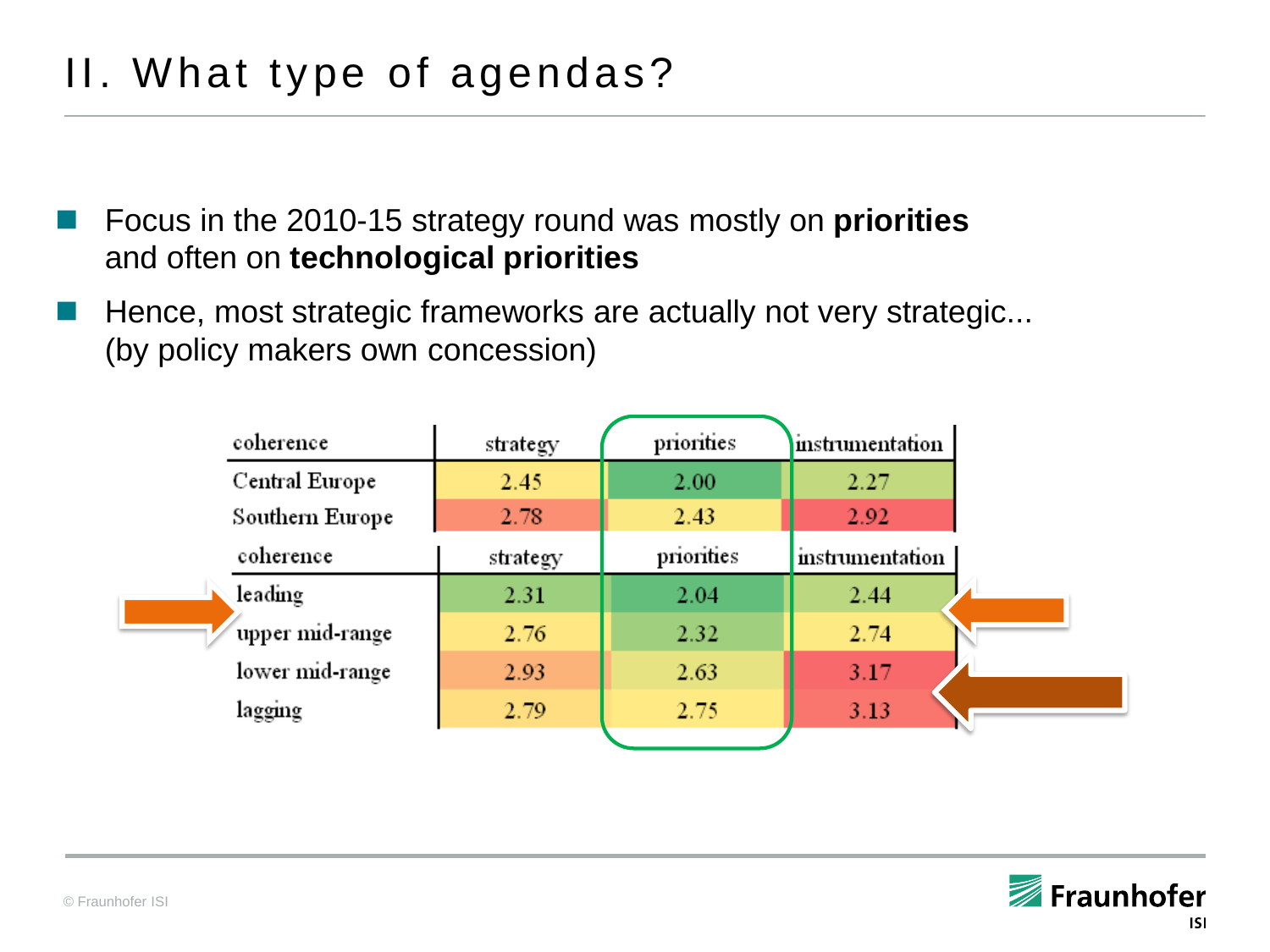# How to be Transformative I



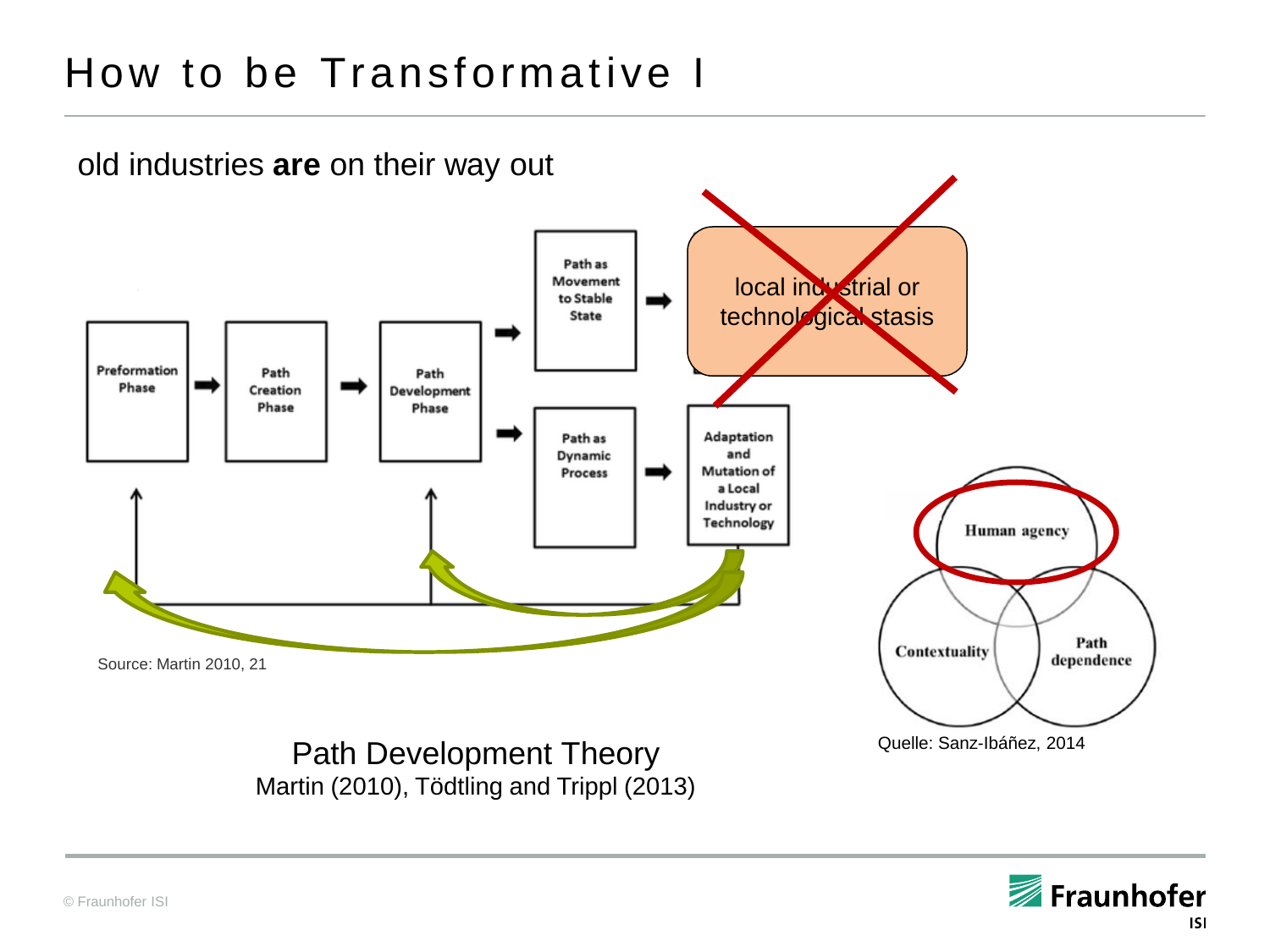# How to be Transformative II



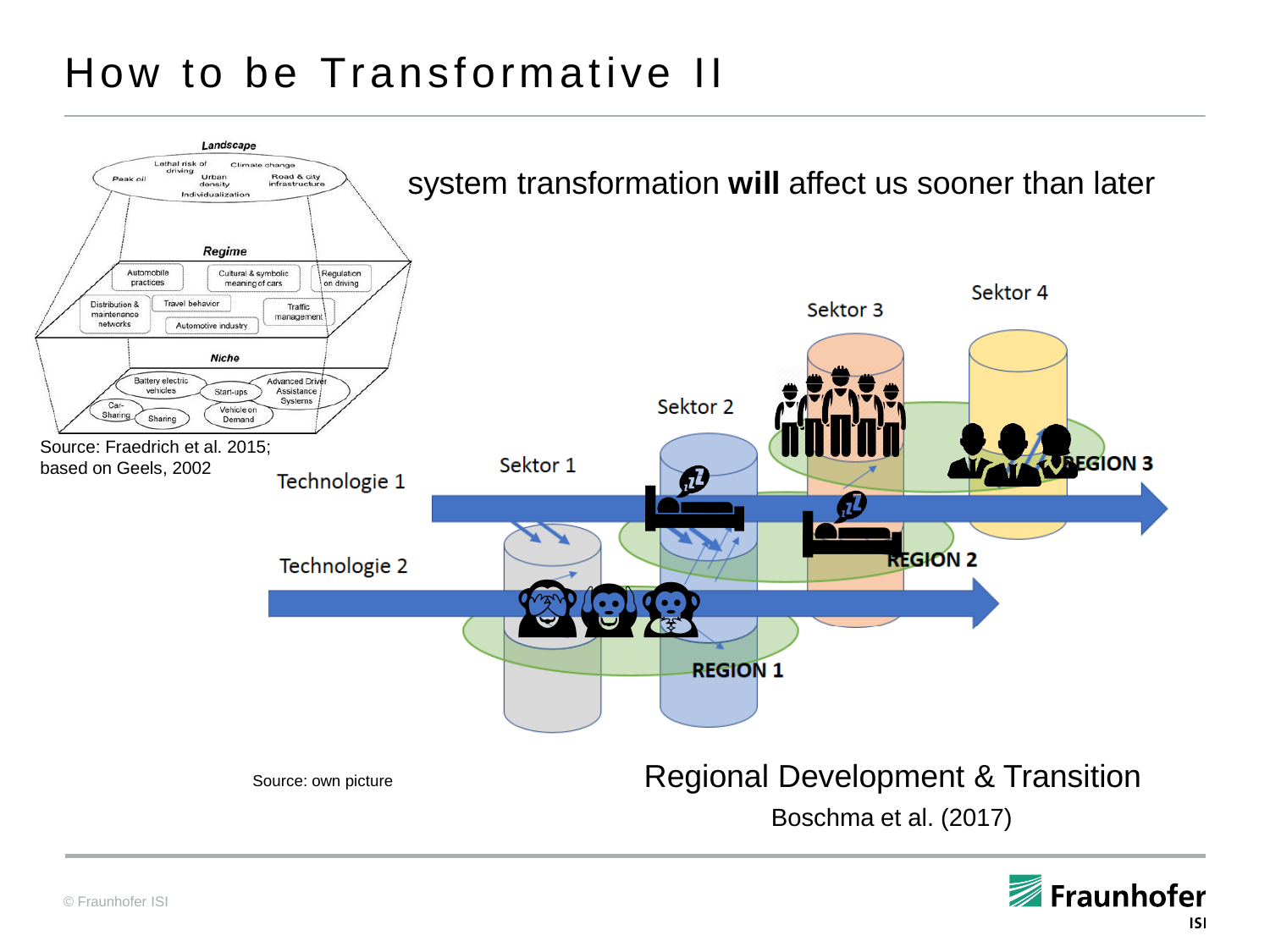

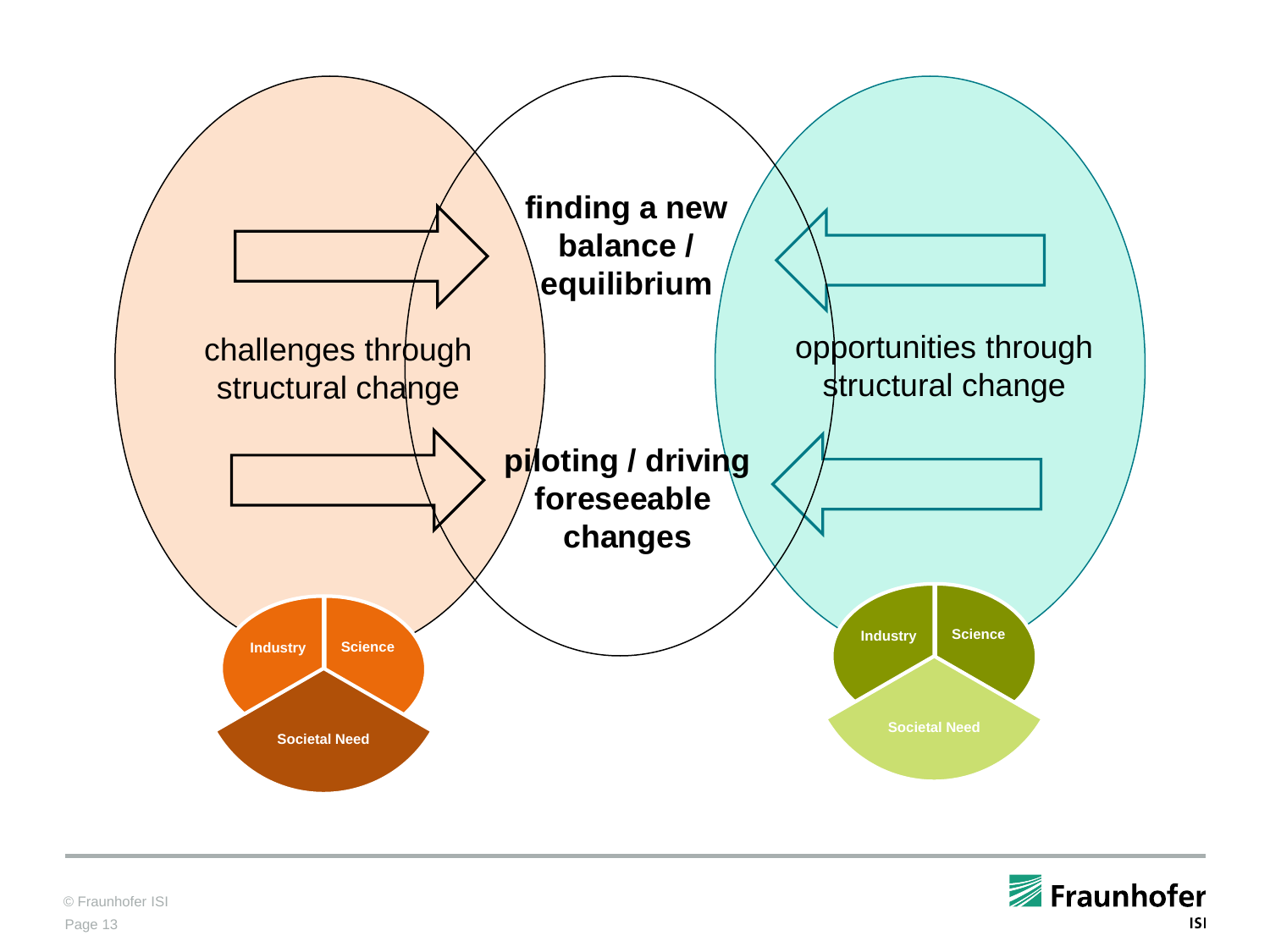# II. What type of agendas? - Challenges

- Develop a Vision where to stand in the ongoing process of societal and economic transformation
	- where does the region have to fix concrete issues
	- how can it (profitably) contribute to solving larger challenges (energy, digitalization, ...)
- Re-evaluation your existing strengths through that lens
	- are perceived capacities still assets?
	- is there a need to invest stronger in so far less prominent areas
	- in which areas can they help to accommodate negative impact
- Define **challenge-oriented** strategies from an opportunity perspective (**NO** need for 'missions')
	- focus on application areas
	- understand technologies as means to diverse ends (remember multi-purpose technologies)



Quelle: Boschma et al., 2017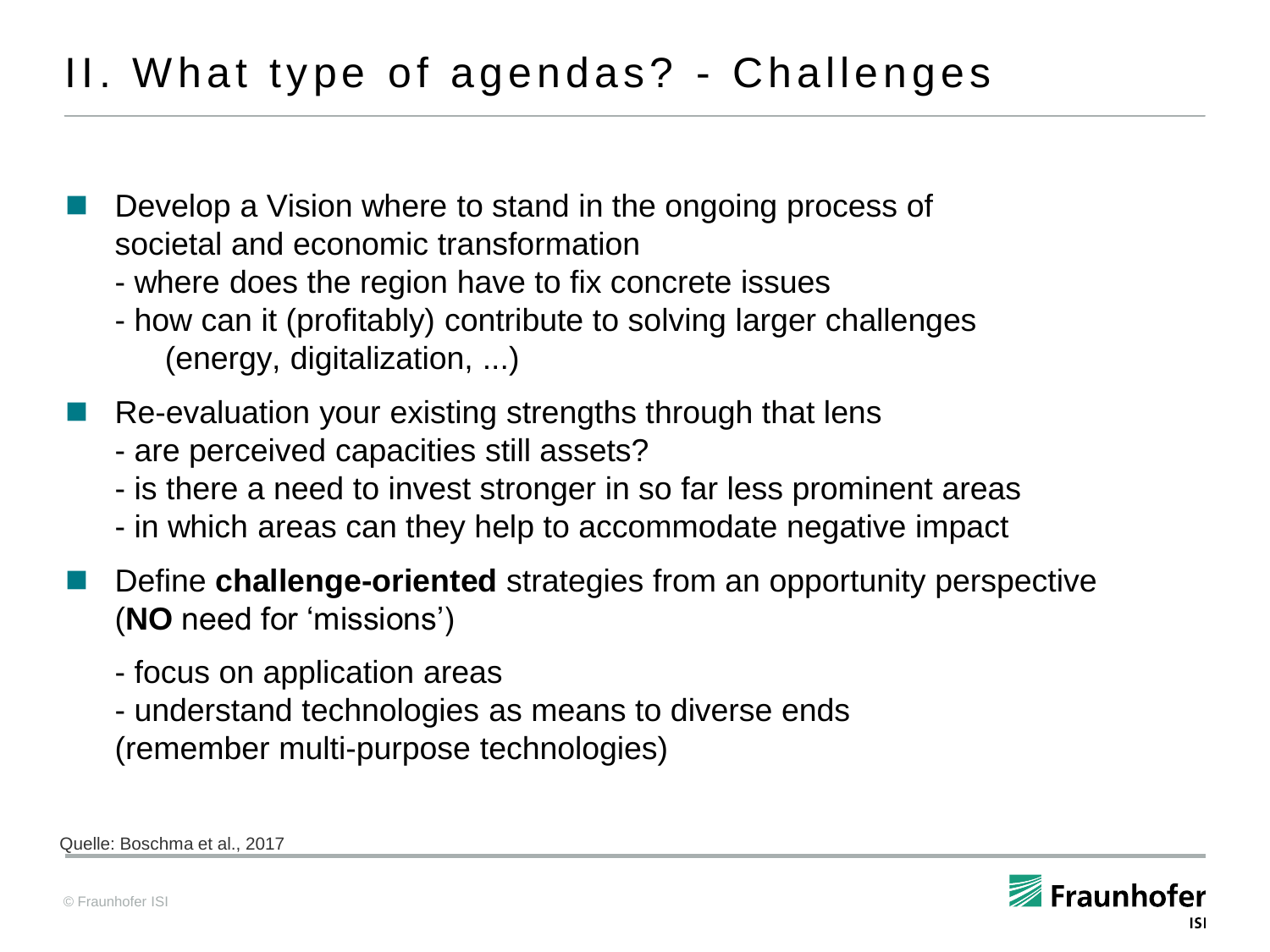### Recent Example





© Fraunhofer ISI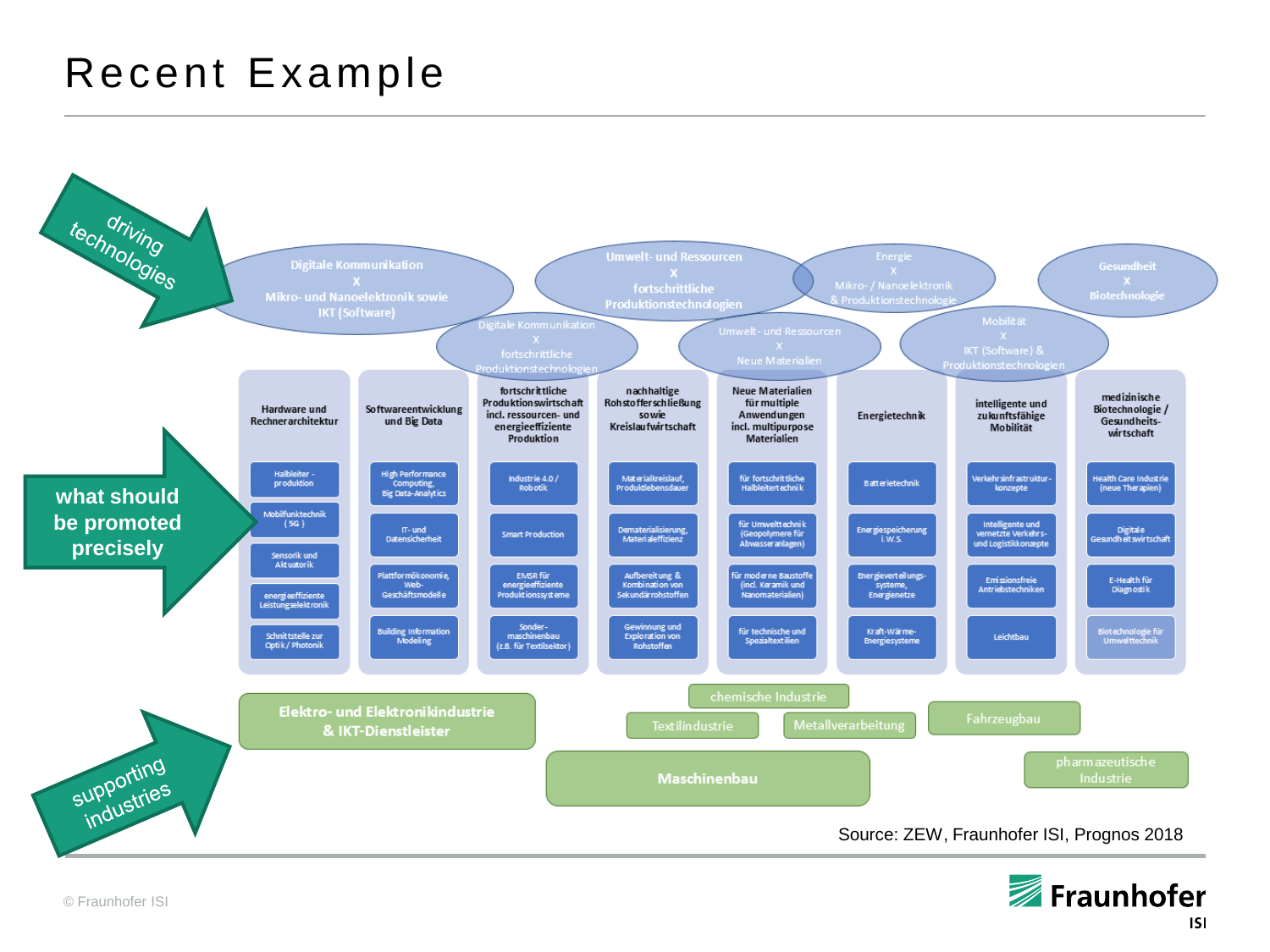# The role of Macro-regions

- Participant regions share these upcoming challenges
- There are even some that are particular to this group
- In the Alpine space, most participants have a similar institutional capacity
- Inform each other on governance practice and things that have worked
- Share experiences on organizational and institutional arrangements

Quelle: Boschma et al., 2017